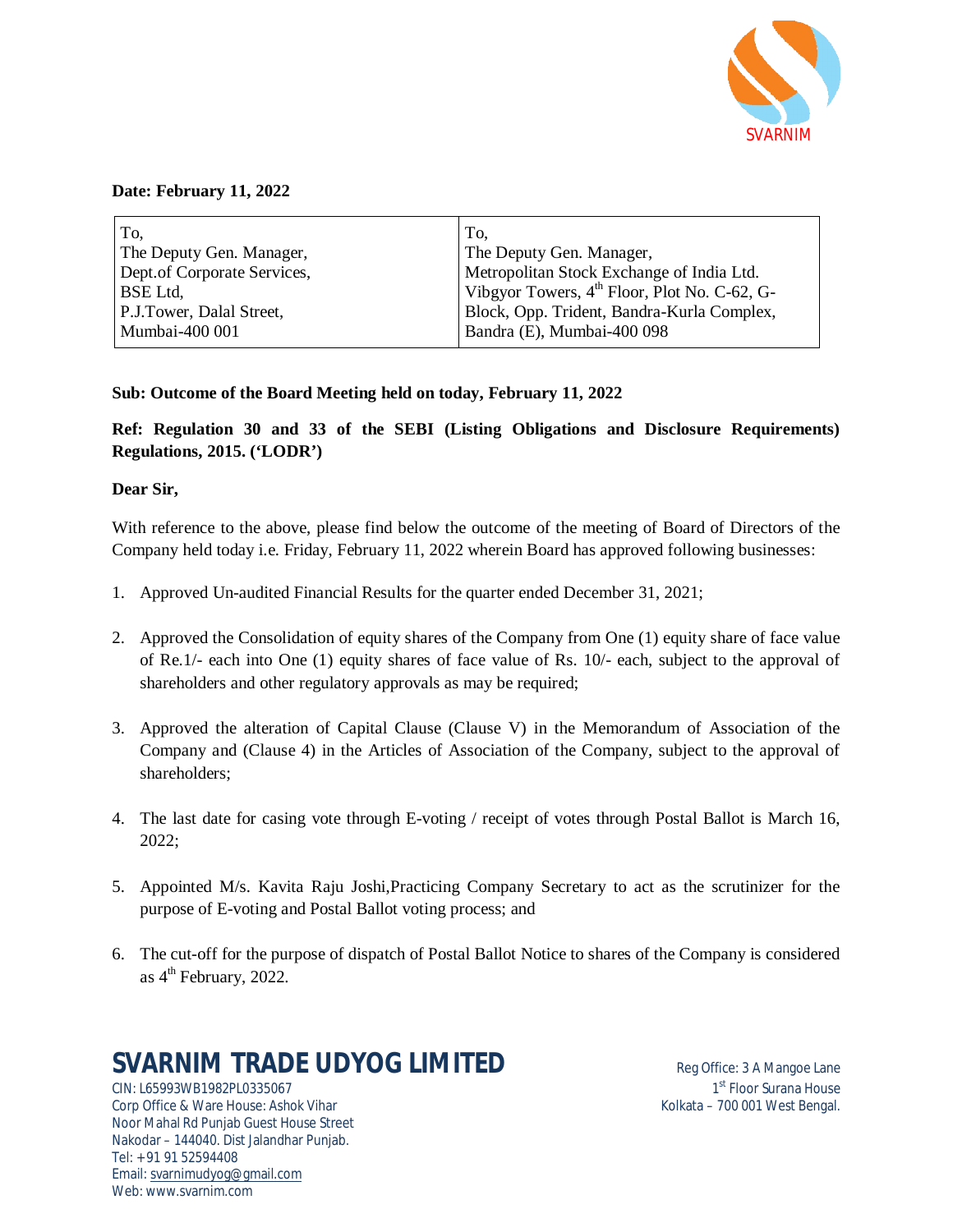

The details as required under Regulation 30 of SEBI Listing Regulations read with SEBI Circular No. CIR/CFD/CMD/4/2015 dated September 9, 2015, "SEBI Circular") have been enclosed herewith as Annexure 1.

Kindly take the same on your records and acknowledge the receipt.

The Meeting of the Board of Directors of the Company commenced at 5.00 P.M. and concluded at 7.00 P.M.

Thanking You,

Yours Faithfully,

## **For Svarnim Trade Udyog Limited**

**Surbhi Aggarwal Director DIN: 08409763**

**Encl: As above.**

# **SVARNIM TRADE UDYOG LIMITED** Reg Office: 3 A Mangoe Lane

CIN: L65993WB1982PL0335067 1 Corp Office & Ware House: Ashok Vihar Noor Mahal Rd Punjab Guest House Street Nakodar – 144040. Dist Jalandhar Punjab. Tel: + 91 91 52594408 Email: svarnimudyog@gmail.com Web: www.svarnim.com

1<sup>st</sup> Floor Surana House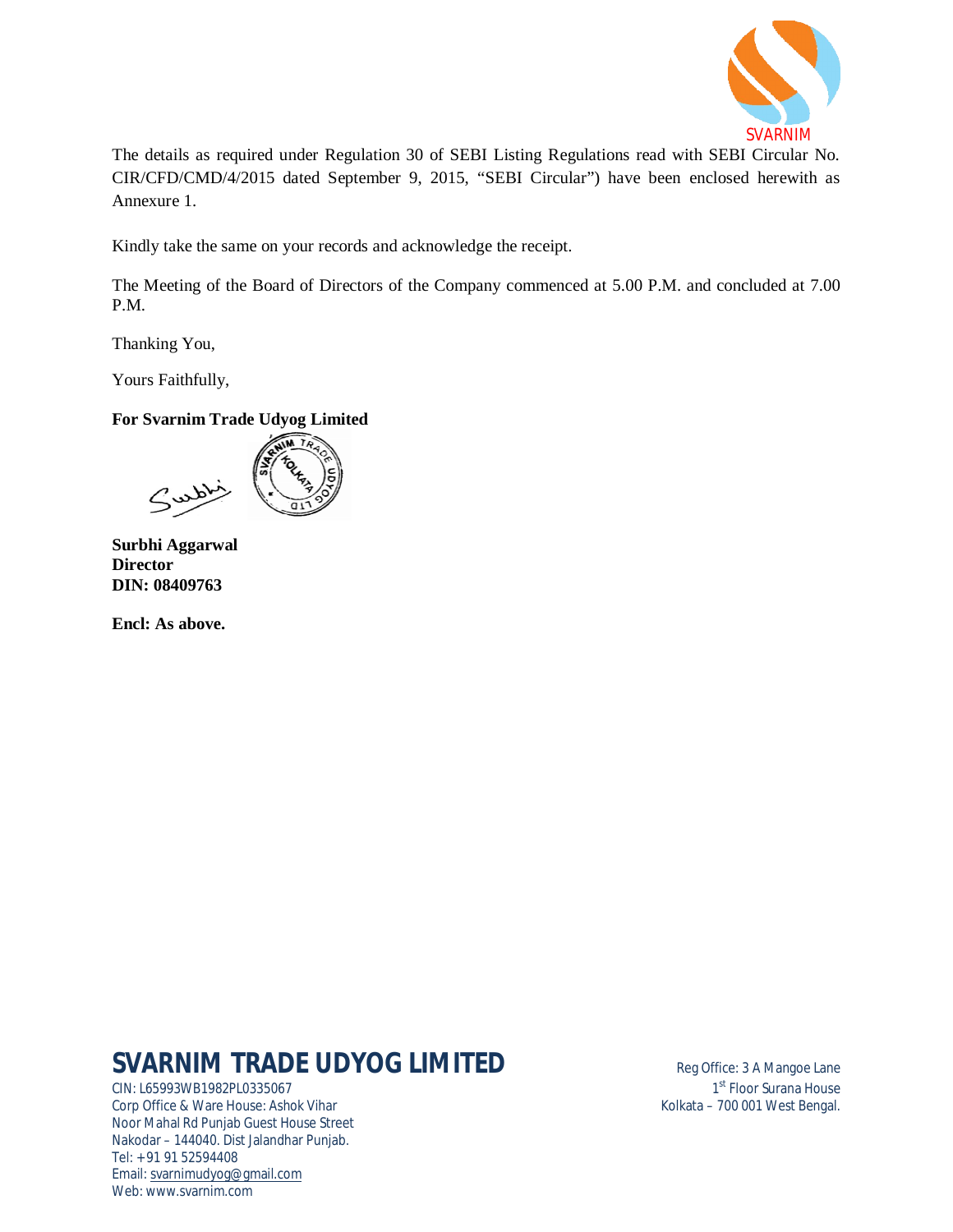

### **Annexure I**

| Sr.<br>No. | <b>Particulars</b>                                                                                                            | <b>Details</b>                                                                                                              |              |                                 |                                                         |       |                                   |  |  |
|------------|-------------------------------------------------------------------------------------------------------------------------------|-----------------------------------------------------------------------------------------------------------------------------|--------------|---------------------------------|---------------------------------------------------------|-------|-----------------------------------|--|--|
| 1.         | <b>Consolidation Ratio</b>                                                                                                    | One $(1)$ equity share of Re. 1/- each will be consolidated into One $(1)$<br>equity shares of face value of Rs. 10/- each. |              |                                 |                                                         |       |                                   |  |  |
| 2.         | Rationale<br>behind<br>the<br>Consolidation                                                                                   |                                                                                                                             |              |                                 | To facilitate larger shareholder base and aid liquidity |       |                                   |  |  |
| 3.         | Pre and Post Share Capital Structure                                                                                          |                                                                                                                             |              |                                 |                                                         |       |                                   |  |  |
|            | Type of Capital                                                                                                               |                                                                                                                             |              | Pre-Consolidation Share Capital |                                                         |       | Post- Consolidation Share Capital |  |  |
|            |                                                                                                                               | No. of                                                                                                                      | Face         | Total                           | No. of                                                  | Face  | Total                             |  |  |
|            |                                                                                                                               | Equity                                                                                                                      | Value        | Capital                         | Equity                                                  | Value | Capital                           |  |  |
|            |                                                                                                                               | <b>Shares</b>                                                                                                               | (Rs.)        | (Rs.)                           | <b>Shares</b>                                           | (Rs.) | (Rs.)                             |  |  |
|            | Authorised<br>Share<br>Capital                                                                                                | 35000000                                                                                                                    | $\mathbf{1}$ | 35000000                        | 3500000                                                 | 10    | 35000000                          |  |  |
|            | Issued,<br>Paid-up<br>and<br>subscribed capital                                                                               | 24315000                                                                                                                    | $\mathbf{1}$ | 24315000                        | 2431500                                                 | 10    | 24315000                          |  |  |
| 4.         | Expected<br>Time<br>of<br>Completion                                                                                          | Within prescribed timeline specified in this regard (1-2 months from<br>approval of the shareholders)                       |              |                                 |                                                         |       |                                   |  |  |
| 5.         | Class of shares which<br>are Consolidated                                                                                     | <b>Equity Shares</b><br>(There is only one class of equity shares)                                                          |              |                                 |                                                         |       |                                   |  |  |
| 6.         | Number of shares of<br>classPre-<br>each<br>Consolidationand Post-<br>Consolidation                                           | As per point no. 3 above                                                                                                    |              |                                 |                                                         |       |                                   |  |  |
| 7.         | No. of shareholders who<br>did not get any shares in<br>split/consolidation<br>and<br>their pre-consolidation<br>shareholding | Not applicable                                                                                                              |              |                                 |                                                         |       |                                   |  |  |

# **SVARNIM TRADE UDYOG LIMITED** Reg Office: 3 A Mangoe Lane

CIN: L65993WB1982PL0335067 1 Corp Office & Ware House: Ashok Vihar Noor Mahal Rd Punjab Guest House Street Nakodar – 144040. Dist Jalandhar Punjab. Tel: + 91 91 52594408 Email: svarnimudyog@gmail.com Web: www.svarnim.com

 $1<sup>st</sup>$  Floor Surana House<br>Kolkata – 700 001 West Bengal.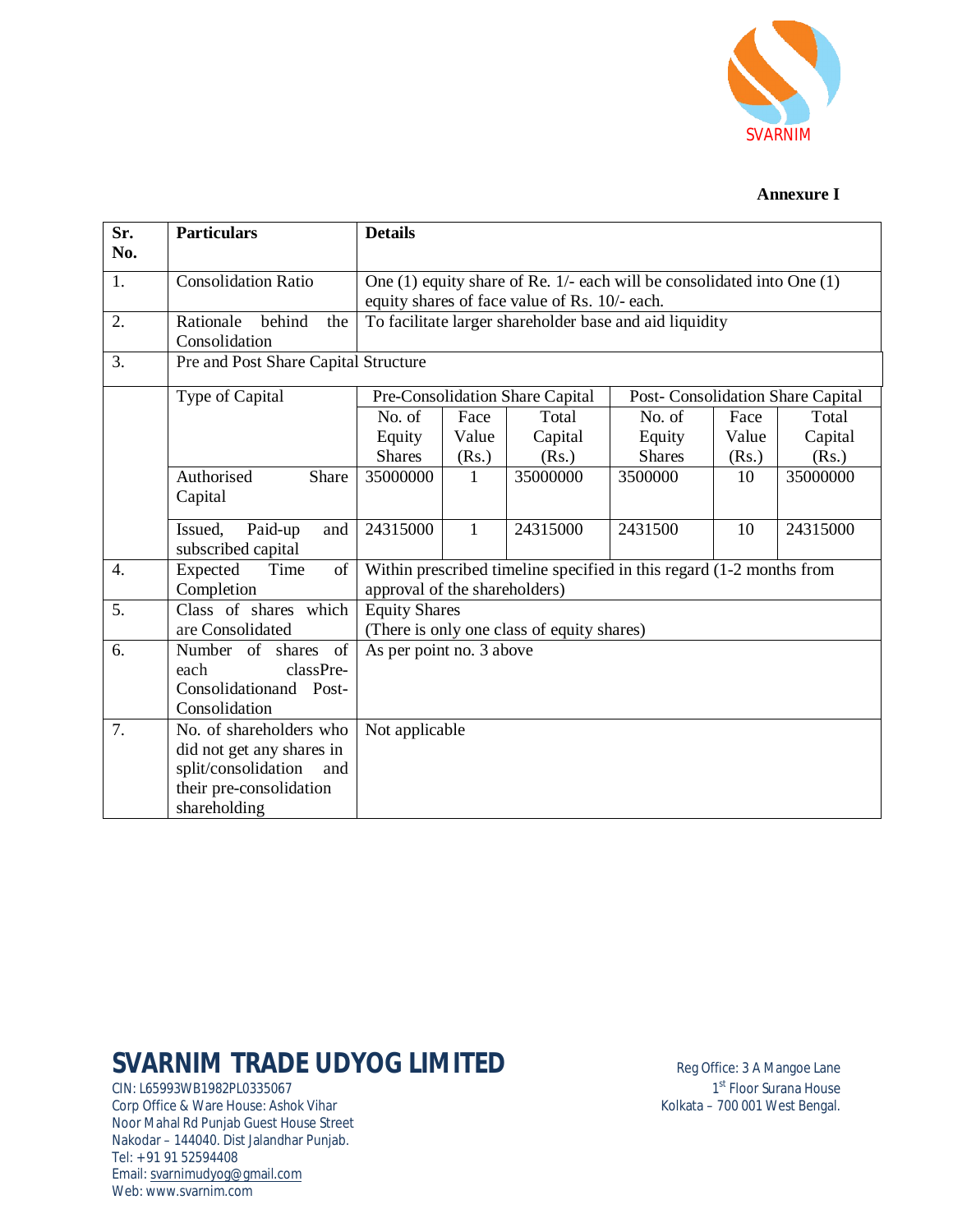| Regd Office: 3A MANGOE LANE 1ST FLOOR SURANA HOUSE KOLKATA WEST BENGAL<br>Email: svarnimudyog@gmail.com Websie: www.svarnim.com Tel: +9152594408<br>UNAUDITED FINANCIAL RESULTS FOR THE QUARTER AND HALF YEAR ENDED 31ST DECEMBER, 2021<br>(Rs. In lacs)<br><b>Quarter Ended</b><br><b>Nine Year Ended</b><br>Sr.<br><b>Particulars</b><br>31-12-2021<br>30-09-2021<br>31-12-2020<br>31-12-2021<br>31-12-2020<br>No.<br>(Unadited)<br>(Unadited)<br>(Unaudited)<br>(Unaudited)<br>(Unaudited)<br>$\mathbf{1}$<br><b>Income</b><br>Revenue from operations<br>0.04<br>0.50<br>0.70<br>0.54<br>82.15<br>Other Income<br><b>Total Income</b><br>0.04<br>0.50<br>0.70<br>0.54<br>82.15<br>$\mathfrak{2}$<br><b>Expenses</b><br>(a) Cost of materials consumed<br>30.00<br>(b) Purchase of stock-in-trade<br>(c) Changes in inventories of finished goods, work-in-progress and<br>stock-in-trade<br>(d) Employee benefits expense<br>7.15<br>(e) Depreciation and amortisation expense<br>(f) Finance Cost<br>(g) Other expenses<br>0.09<br>5.60<br>4.53<br>5.15<br><b>Total Expenses</b><br>0.09<br>5.60<br>4.53<br>42.30<br>Profit (Loss) before exceptional Items tax<br>3<br>(0.05)<br>0.50<br>(4.90)<br>(3.99)<br>39.85<br><b>Exceptional Items</b><br>4<br>Profit before tax<br>5<br>0.50<br>(4.90)<br>39.85<br>(0.05)<br>(3.99)<br>Tax Expense:<br>6<br>(1) Current Tax<br>10.03<br>(2) Deferred Tax<br>7<br><b>Total Tax Expenses</b><br>10.03<br>Net movement in regulatory deferral account balances related to profit<br>8<br>or loss and the related deferred tax movement<br>9<br>Net profit /(Loss) for the period from continuing operations<br>(0.05)<br>0.50<br>(4.90)<br>(3.99)<br>29.82<br>10<br>Profit (loss) from discontinued operations before tax<br>Tax expense of discontinuing operations<br>11<br>12<br>Profit (loss) from discontinued operations After tax<br>Share of profit (loss) of associates and joint ventures accounted<br>13<br>for using equity method<br>Profit (Loss) for the period<br>14<br>0.50<br>(0.05)<br>(4.90)<br>(3.99)<br>29.82<br>Other Comprehensive Income<br>15<br><b>Total Comprehensive Income</b><br>16<br>Paid up equity share capital (Face Value of Rs. 1/- per Share)<br>17<br>24,315,000.00<br>24,315,000.00<br>24,315,000.00<br>24,315,000.00<br>24,315,000.00<br>Reserves (excluding Revaluation Reserve) as shown in the Audited<br>18<br>(21, 329, 458.98)<br>19,377,752.00<br>19,377,752.00<br>(21, 320, 708.28)<br>(21, 311, 957.58)<br>Balance Sheet of the previous year<br>19<br>Earnings Per Share (EPS)<br>(0.00)<br>0.00<br>(0.02)<br>(0.02)<br>0.12<br>(a) Basic<br>(b) Diluted<br>(0.00)<br>0.00<br>(0.02)<br>(0.02)<br>0.12<br>Notes:<br>1<br>restated as per Ind AS. The standalone financial results of the Company for the quarter and half year ended 31st December, 2021 have been reviewed by the Audit<br>Committee at their meeting held on 11th February 2022. and have been approved by the Board of Directors at its meeting held on 11th February 2022.<br>The Statutory Auditors have carried out a "Limited Review" of the above financial results for the quarter/half ended 31st December, 2021.<br>$\overline{\mathbf{c}}$<br>Previpous period/Year figures have been regrouped/reclassified to make them comparable with those of current period/year.<br>3<br>For Svarnim Trad Udyog Limited<br>Place: Kolkata |  | SVARNIM TRADE UDYOG LIMITED<br>(CIN No: L65993WB1982PLC035067)                                                                                                              |  |  |  |  |                   |                            |  |  |
|--------------------------------------------------------------------------------------------------------------------------------------------------------------------------------------------------------------------------------------------------------------------------------------------------------------------------------------------------------------------------------------------------------------------------------------------------------------------------------------------------------------------------------------------------------------------------------------------------------------------------------------------------------------------------------------------------------------------------------------------------------------------------------------------------------------------------------------------------------------------------------------------------------------------------------------------------------------------------------------------------------------------------------------------------------------------------------------------------------------------------------------------------------------------------------------------------------------------------------------------------------------------------------------------------------------------------------------------------------------------------------------------------------------------------------------------------------------------------------------------------------------------------------------------------------------------------------------------------------------------------------------------------------------------------------------------------------------------------------------------------------------------------------------------------------------------------------------------------------------------------------------------------------------------------------------------------------------------------------------------------------------------------------------------------------------------------------------------------------------------------------------------------------------------------------------------------------------------------------------------------------------------------------------------------------------------------------------------------------------------------------------------------------------------------------------------------------------------------------------------------------------------------------------------------------------------------------------------------------------------------------------------------------------------------------------------------------------------------------------------------------------------------------------------------------------------------------------------------------------------------------------------------------------------------------------------------------------------------------------------------------------------------------------------------------------------------------------------------------------------------------------------------------------------------------------------------------------------------------------------------------------------------------------------------------------------------------------------------------------------------------------------------------------|--|-----------------------------------------------------------------------------------------------------------------------------------------------------------------------------|--|--|--|--|-------------------|----------------------------|--|--|
|                                                                                                                                                                                                                                                                                                                                                                                                                                                                                                                                                                                                                                                                                                                                                                                                                                                                                                                                                                                                                                                                                                                                                                                                                                                                                                                                                                                                                                                                                                                                                                                                                                                                                                                                                                                                                                                                                                                                                                                                                                                                                                                                                                                                                                                                                                                                                                                                                                                                                                                                                                                                                                                                                                                                                                                                                                                                                                                                                                                                                                                                                                                                                                                                                                                                                                                                                                                                              |  |                                                                                                                                                                             |  |  |  |  |                   |                            |  |  |
|                                                                                                                                                                                                                                                                                                                                                                                                                                                                                                                                                                                                                                                                                                                                                                                                                                                                                                                                                                                                                                                                                                                                                                                                                                                                                                                                                                                                                                                                                                                                                                                                                                                                                                                                                                                                                                                                                                                                                                                                                                                                                                                                                                                                                                                                                                                                                                                                                                                                                                                                                                                                                                                                                                                                                                                                                                                                                                                                                                                                                                                                                                                                                                                                                                                                                                                                                                                                              |  |                                                                                                                                                                             |  |  |  |  |                   |                            |  |  |
|                                                                                                                                                                                                                                                                                                                                                                                                                                                                                                                                                                                                                                                                                                                                                                                                                                                                                                                                                                                                                                                                                                                                                                                                                                                                                                                                                                                                                                                                                                                                                                                                                                                                                                                                                                                                                                                                                                                                                                                                                                                                                                                                                                                                                                                                                                                                                                                                                                                                                                                                                                                                                                                                                                                                                                                                                                                                                                                                                                                                                                                                                                                                                                                                                                                                                                                                                                                                              |  |                                                                                                                                                                             |  |  |  |  | <b>Year Ended</b> |                            |  |  |
|                                                                                                                                                                                                                                                                                                                                                                                                                                                                                                                                                                                                                                                                                                                                                                                                                                                                                                                                                                                                                                                                                                                                                                                                                                                                                                                                                                                                                                                                                                                                                                                                                                                                                                                                                                                                                                                                                                                                                                                                                                                                                                                                                                                                                                                                                                                                                                                                                                                                                                                                                                                                                                                                                                                                                                                                                                                                                                                                                                                                                                                                                                                                                                                                                                                                                                                                                                                                              |  |                                                                                                                                                                             |  |  |  |  |                   | 31-03-2021<br>(Audited)    |  |  |
|                                                                                                                                                                                                                                                                                                                                                                                                                                                                                                                                                                                                                                                                                                                                                                                                                                                                                                                                                                                                                                                                                                                                                                                                                                                                                                                                                                                                                                                                                                                                                                                                                                                                                                                                                                                                                                                                                                                                                                                                                                                                                                                                                                                                                                                                                                                                                                                                                                                                                                                                                                                                                                                                                                                                                                                                                                                                                                                                                                                                                                                                                                                                                                                                                                                                                                                                                                                                              |  |                                                                                                                                                                             |  |  |  |  |                   |                            |  |  |
|                                                                                                                                                                                                                                                                                                                                                                                                                                                                                                                                                                                                                                                                                                                                                                                                                                                                                                                                                                                                                                                                                                                                                                                                                                                                                                                                                                                                                                                                                                                                                                                                                                                                                                                                                                                                                                                                                                                                                                                                                                                                                                                                                                                                                                                                                                                                                                                                                                                                                                                                                                                                                                                                                                                                                                                                                                                                                                                                                                                                                                                                                                                                                                                                                                                                                                                                                                                                              |  |                                                                                                                                                                             |  |  |  |  |                   | 89.40                      |  |  |
|                                                                                                                                                                                                                                                                                                                                                                                                                                                                                                                                                                                                                                                                                                                                                                                                                                                                                                                                                                                                                                                                                                                                                                                                                                                                                                                                                                                                                                                                                                                                                                                                                                                                                                                                                                                                                                                                                                                                                                                                                                                                                                                                                                                                                                                                                                                                                                                                                                                                                                                                                                                                                                                                                                                                                                                                                                                                                                                                                                                                                                                                                                                                                                                                                                                                                                                                                                                                              |  |                                                                                                                                                                             |  |  |  |  |                   |                            |  |  |
|                                                                                                                                                                                                                                                                                                                                                                                                                                                                                                                                                                                                                                                                                                                                                                                                                                                                                                                                                                                                                                                                                                                                                                                                                                                                                                                                                                                                                                                                                                                                                                                                                                                                                                                                                                                                                                                                                                                                                                                                                                                                                                                                                                                                                                                                                                                                                                                                                                                                                                                                                                                                                                                                                                                                                                                                                                                                                                                                                                                                                                                                                                                                                                                                                                                                                                                                                                                                              |  |                                                                                                                                                                             |  |  |  |  |                   | 89.40                      |  |  |
|                                                                                                                                                                                                                                                                                                                                                                                                                                                                                                                                                                                                                                                                                                                                                                                                                                                                                                                                                                                                                                                                                                                                                                                                                                                                                                                                                                                                                                                                                                                                                                                                                                                                                                                                                                                                                                                                                                                                                                                                                                                                                                                                                                                                                                                                                                                                                                                                                                                                                                                                                                                                                                                                                                                                                                                                                                                                                                                                                                                                                                                                                                                                                                                                                                                                                                                                                                                                              |  |                                                                                                                                                                             |  |  |  |  |                   |                            |  |  |
|                                                                                                                                                                                                                                                                                                                                                                                                                                                                                                                                                                                                                                                                                                                                                                                                                                                                                                                                                                                                                                                                                                                                                                                                                                                                                                                                                                                                                                                                                                                                                                                                                                                                                                                                                                                                                                                                                                                                                                                                                                                                                                                                                                                                                                                                                                                                                                                                                                                                                                                                                                                                                                                                                                                                                                                                                                                                                                                                                                                                                                                                                                                                                                                                                                                                                                                                                                                                              |  |                                                                                                                                                                             |  |  |  |  |                   | 66.50                      |  |  |
|                                                                                                                                                                                                                                                                                                                                                                                                                                                                                                                                                                                                                                                                                                                                                                                                                                                                                                                                                                                                                                                                                                                                                                                                                                                                                                                                                                                                                                                                                                                                                                                                                                                                                                                                                                                                                                                                                                                                                                                                                                                                                                                                                                                                                                                                                                                                                                                                                                                                                                                                                                                                                                                                                                                                                                                                                                                                                                                                                                                                                                                                                                                                                                                                                                                                                                                                                                                                              |  |                                                                                                                                                                             |  |  |  |  |                   |                            |  |  |
|                                                                                                                                                                                                                                                                                                                                                                                                                                                                                                                                                                                                                                                                                                                                                                                                                                                                                                                                                                                                                                                                                                                                                                                                                                                                                                                                                                                                                                                                                                                                                                                                                                                                                                                                                                                                                                                                                                                                                                                                                                                                                                                                                                                                                                                                                                                                                                                                                                                                                                                                                                                                                                                                                                                                                                                                                                                                                                                                                                                                                                                                                                                                                                                                                                                                                                                                                                                                              |  |                                                                                                                                                                             |  |  |  |  |                   | 11.90                      |  |  |
|                                                                                                                                                                                                                                                                                                                                                                                                                                                                                                                                                                                                                                                                                                                                                                                                                                                                                                                                                                                                                                                                                                                                                                                                                                                                                                                                                                                                                                                                                                                                                                                                                                                                                                                                                                                                                                                                                                                                                                                                                                                                                                                                                                                                                                                                                                                                                                                                                                                                                                                                                                                                                                                                                                                                                                                                                                                                                                                                                                                                                                                                                                                                                                                                                                                                                                                                                                                                              |  |                                                                                                                                                                             |  |  |  |  |                   |                            |  |  |
|                                                                                                                                                                                                                                                                                                                                                                                                                                                                                                                                                                                                                                                                                                                                                                                                                                                                                                                                                                                                                                                                                                                                                                                                                                                                                                                                                                                                                                                                                                                                                                                                                                                                                                                                                                                                                                                                                                                                                                                                                                                                                                                                                                                                                                                                                                                                                                                                                                                                                                                                                                                                                                                                                                                                                                                                                                                                                                                                                                                                                                                                                                                                                                                                                                                                                                                                                                                                              |  |                                                                                                                                                                             |  |  |  |  |                   |                            |  |  |
|                                                                                                                                                                                                                                                                                                                                                                                                                                                                                                                                                                                                                                                                                                                                                                                                                                                                                                                                                                                                                                                                                                                                                                                                                                                                                                                                                                                                                                                                                                                                                                                                                                                                                                                                                                                                                                                                                                                                                                                                                                                                                                                                                                                                                                                                                                                                                                                                                                                                                                                                                                                                                                                                                                                                                                                                                                                                                                                                                                                                                                                                                                                                                                                                                                                                                                                                                                                                              |  |                                                                                                                                                                             |  |  |  |  |                   | 370.89                     |  |  |
|                                                                                                                                                                                                                                                                                                                                                                                                                                                                                                                                                                                                                                                                                                                                                                                                                                                                                                                                                                                                                                                                                                                                                                                                                                                                                                                                                                                                                                                                                                                                                                                                                                                                                                                                                                                                                                                                                                                                                                                                                                                                                                                                                                                                                                                                                                                                                                                                                                                                                                                                                                                                                                                                                                                                                                                                                                                                                                                                                                                                                                                                                                                                                                                                                                                                                                                                                                                                              |  |                                                                                                                                                                             |  |  |  |  |                   | 449.29                     |  |  |
|                                                                                                                                                                                                                                                                                                                                                                                                                                                                                                                                                                                                                                                                                                                                                                                                                                                                                                                                                                                                                                                                                                                                                                                                                                                                                                                                                                                                                                                                                                                                                                                                                                                                                                                                                                                                                                                                                                                                                                                                                                                                                                                                                                                                                                                                                                                                                                                                                                                                                                                                                                                                                                                                                                                                                                                                                                                                                                                                                                                                                                                                                                                                                                                                                                                                                                                                                                                                              |  |                                                                                                                                                                             |  |  |  |  |                   | (359.89)                   |  |  |
|                                                                                                                                                                                                                                                                                                                                                                                                                                                                                                                                                                                                                                                                                                                                                                                                                                                                                                                                                                                                                                                                                                                                                                                                                                                                                                                                                                                                                                                                                                                                                                                                                                                                                                                                                                                                                                                                                                                                                                                                                                                                                                                                                                                                                                                                                                                                                                                                                                                                                                                                                                                                                                                                                                                                                                                                                                                                                                                                                                                                                                                                                                                                                                                                                                                                                                                                                                                                              |  |                                                                                                                                                                             |  |  |  |  |                   |                            |  |  |
|                                                                                                                                                                                                                                                                                                                                                                                                                                                                                                                                                                                                                                                                                                                                                                                                                                                                                                                                                                                                                                                                                                                                                                                                                                                                                                                                                                                                                                                                                                                                                                                                                                                                                                                                                                                                                                                                                                                                                                                                                                                                                                                                                                                                                                                                                                                                                                                                                                                                                                                                                                                                                                                                                                                                                                                                                                                                                                                                                                                                                                                                                                                                                                                                                                                                                                                                                                                                              |  |                                                                                                                                                                             |  |  |  |  |                   | (359.89)                   |  |  |
|                                                                                                                                                                                                                                                                                                                                                                                                                                                                                                                                                                                                                                                                                                                                                                                                                                                                                                                                                                                                                                                                                                                                                                                                                                                                                                                                                                                                                                                                                                                                                                                                                                                                                                                                                                                                                                                                                                                                                                                                                                                                                                                                                                                                                                                                                                                                                                                                                                                                                                                                                                                                                                                                                                                                                                                                                                                                                                                                                                                                                                                                                                                                                                                                                                                                                                                                                                                                              |  |                                                                                                                                                                             |  |  |  |  |                   |                            |  |  |
|                                                                                                                                                                                                                                                                                                                                                                                                                                                                                                                                                                                                                                                                                                                                                                                                                                                                                                                                                                                                                                                                                                                                                                                                                                                                                                                                                                                                                                                                                                                                                                                                                                                                                                                                                                                                                                                                                                                                                                                                                                                                                                                                                                                                                                                                                                                                                                                                                                                                                                                                                                                                                                                                                                                                                                                                                                                                                                                                                                                                                                                                                                                                                                                                                                                                                                                                                                                                              |  |                                                                                                                                                                             |  |  |  |  |                   |                            |  |  |
|                                                                                                                                                                                                                                                                                                                                                                                                                                                                                                                                                                                                                                                                                                                                                                                                                                                                                                                                                                                                                                                                                                                                                                                                                                                                                                                                                                                                                                                                                                                                                                                                                                                                                                                                                                                                                                                                                                                                                                                                                                                                                                                                                                                                                                                                                                                                                                                                                                                                                                                                                                                                                                                                                                                                                                                                                                                                                                                                                                                                                                                                                                                                                                                                                                                                                                                                                                                                              |  |                                                                                                                                                                             |  |  |  |  |                   |                            |  |  |
|                                                                                                                                                                                                                                                                                                                                                                                                                                                                                                                                                                                                                                                                                                                                                                                                                                                                                                                                                                                                                                                                                                                                                                                                                                                                                                                                                                                                                                                                                                                                                                                                                                                                                                                                                                                                                                                                                                                                                                                                                                                                                                                                                                                                                                                                                                                                                                                                                                                                                                                                                                                                                                                                                                                                                                                                                                                                                                                                                                                                                                                                                                                                                                                                                                                                                                                                                                                                              |  |                                                                                                                                                                             |  |  |  |  |                   |                            |  |  |
|                                                                                                                                                                                                                                                                                                                                                                                                                                                                                                                                                                                                                                                                                                                                                                                                                                                                                                                                                                                                                                                                                                                                                                                                                                                                                                                                                                                                                                                                                                                                                                                                                                                                                                                                                                                                                                                                                                                                                                                                                                                                                                                                                                                                                                                                                                                                                                                                                                                                                                                                                                                                                                                                                                                                                                                                                                                                                                                                                                                                                                                                                                                                                                                                                                                                                                                                                                                                              |  |                                                                                                                                                                             |  |  |  |  |                   |                            |  |  |
|                                                                                                                                                                                                                                                                                                                                                                                                                                                                                                                                                                                                                                                                                                                                                                                                                                                                                                                                                                                                                                                                                                                                                                                                                                                                                                                                                                                                                                                                                                                                                                                                                                                                                                                                                                                                                                                                                                                                                                                                                                                                                                                                                                                                                                                                                                                                                                                                                                                                                                                                                                                                                                                                                                                                                                                                                                                                                                                                                                                                                                                                                                                                                                                                                                                                                                                                                                                                              |  |                                                                                                                                                                             |  |  |  |  |                   | (359.89)                   |  |  |
|                                                                                                                                                                                                                                                                                                                                                                                                                                                                                                                                                                                                                                                                                                                                                                                                                                                                                                                                                                                                                                                                                                                                                                                                                                                                                                                                                                                                                                                                                                                                                                                                                                                                                                                                                                                                                                                                                                                                                                                                                                                                                                                                                                                                                                                                                                                                                                                                                                                                                                                                                                                                                                                                                                                                                                                                                                                                                                                                                                                                                                                                                                                                                                                                                                                                                                                                                                                                              |  |                                                                                                                                                                             |  |  |  |  |                   |                            |  |  |
|                                                                                                                                                                                                                                                                                                                                                                                                                                                                                                                                                                                                                                                                                                                                                                                                                                                                                                                                                                                                                                                                                                                                                                                                                                                                                                                                                                                                                                                                                                                                                                                                                                                                                                                                                                                                                                                                                                                                                                                                                                                                                                                                                                                                                                                                                                                                                                                                                                                                                                                                                                                                                                                                                                                                                                                                                                                                                                                                                                                                                                                                                                                                                                                                                                                                                                                                                                                                              |  |                                                                                                                                                                             |  |  |  |  |                   |                            |  |  |
|                                                                                                                                                                                                                                                                                                                                                                                                                                                                                                                                                                                                                                                                                                                                                                                                                                                                                                                                                                                                                                                                                                                                                                                                                                                                                                                                                                                                                                                                                                                                                                                                                                                                                                                                                                                                                                                                                                                                                                                                                                                                                                                                                                                                                                                                                                                                                                                                                                                                                                                                                                                                                                                                                                                                                                                                                                                                                                                                                                                                                                                                                                                                                                                                                                                                                                                                                                                                              |  |                                                                                                                                                                             |  |  |  |  |                   |                            |  |  |
|                                                                                                                                                                                                                                                                                                                                                                                                                                                                                                                                                                                                                                                                                                                                                                                                                                                                                                                                                                                                                                                                                                                                                                                                                                                                                                                                                                                                                                                                                                                                                                                                                                                                                                                                                                                                                                                                                                                                                                                                                                                                                                                                                                                                                                                                                                                                                                                                                                                                                                                                                                                                                                                                                                                                                                                                                                                                                                                                                                                                                                                                                                                                                                                                                                                                                                                                                                                                              |  |                                                                                                                                                                             |  |  |  |  |                   |                            |  |  |
|                                                                                                                                                                                                                                                                                                                                                                                                                                                                                                                                                                                                                                                                                                                                                                                                                                                                                                                                                                                                                                                                                                                                                                                                                                                                                                                                                                                                                                                                                                                                                                                                                                                                                                                                                                                                                                                                                                                                                                                                                                                                                                                                                                                                                                                                                                                                                                                                                                                                                                                                                                                                                                                                                                                                                                                                                                                                                                                                                                                                                                                                                                                                                                                                                                                                                                                                                                                                              |  |                                                                                                                                                                             |  |  |  |  |                   | (359.89)                   |  |  |
|                                                                                                                                                                                                                                                                                                                                                                                                                                                                                                                                                                                                                                                                                                                                                                                                                                                                                                                                                                                                                                                                                                                                                                                                                                                                                                                                                                                                                                                                                                                                                                                                                                                                                                                                                                                                                                                                                                                                                                                                                                                                                                                                                                                                                                                                                                                                                                                                                                                                                                                                                                                                                                                                                                                                                                                                                                                                                                                                                                                                                                                                                                                                                                                                                                                                                                                                                                                                              |  |                                                                                                                                                                             |  |  |  |  |                   |                            |  |  |
|                                                                                                                                                                                                                                                                                                                                                                                                                                                                                                                                                                                                                                                                                                                                                                                                                                                                                                                                                                                                                                                                                                                                                                                                                                                                                                                                                                                                                                                                                                                                                                                                                                                                                                                                                                                                                                                                                                                                                                                                                                                                                                                                                                                                                                                                                                                                                                                                                                                                                                                                                                                                                                                                                                                                                                                                                                                                                                                                                                                                                                                                                                                                                                                                                                                                                                                                                                                                              |  |                                                                                                                                                                             |  |  |  |  |                   | 24,315,000.00              |  |  |
|                                                                                                                                                                                                                                                                                                                                                                                                                                                                                                                                                                                                                                                                                                                                                                                                                                                                                                                                                                                                                                                                                                                                                                                                                                                                                                                                                                                                                                                                                                                                                                                                                                                                                                                                                                                                                                                                                                                                                                                                                                                                                                                                                                                                                                                                                                                                                                                                                                                                                                                                                                                                                                                                                                                                                                                                                                                                                                                                                                                                                                                                                                                                                                                                                                                                                                                                                                                                              |  |                                                                                                                                                                             |  |  |  |  |                   | (20, 867, 941.00)          |  |  |
|                                                                                                                                                                                                                                                                                                                                                                                                                                                                                                                                                                                                                                                                                                                                                                                                                                                                                                                                                                                                                                                                                                                                                                                                                                                                                                                                                                                                                                                                                                                                                                                                                                                                                                                                                                                                                                                                                                                                                                                                                                                                                                                                                                                                                                                                                                                                                                                                                                                                                                                                                                                                                                                                                                                                                                                                                                                                                                                                                                                                                                                                                                                                                                                                                                                                                                                                                                                                              |  |                                                                                                                                                                             |  |  |  |  |                   | (14.80)                    |  |  |
|                                                                                                                                                                                                                                                                                                                                                                                                                                                                                                                                                                                                                                                                                                                                                                                                                                                                                                                                                                                                                                                                                                                                                                                                                                                                                                                                                                                                                                                                                                                                                                                                                                                                                                                                                                                                                                                                                                                                                                                                                                                                                                                                                                                                                                                                                                                                                                                                                                                                                                                                                                                                                                                                                                                                                                                                                                                                                                                                                                                                                                                                                                                                                                                                                                                                                                                                                                                                              |  |                                                                                                                                                                             |  |  |  |  |                   | (14.80)                    |  |  |
|                                                                                                                                                                                                                                                                                                                                                                                                                                                                                                                                                                                                                                                                                                                                                                                                                                                                                                                                                                                                                                                                                                                                                                                                                                                                                                                                                                                                                                                                                                                                                                                                                                                                                                                                                                                                                                                                                                                                                                                                                                                                                                                                                                                                                                                                                                                                                                                                                                                                                                                                                                                                                                                                                                                                                                                                                                                                                                                                                                                                                                                                                                                                                                                                                                                                                                                                                                                                              |  |                                                                                                                                                                             |  |  |  |  |                   |                            |  |  |
|                                                                                                                                                                                                                                                                                                                                                                                                                                                                                                                                                                                                                                                                                                                                                                                                                                                                                                                                                                                                                                                                                                                                                                                                                                                                                                                                                                                                                                                                                                                                                                                                                                                                                                                                                                                                                                                                                                                                                                                                                                                                                                                                                                                                                                                                                                                                                                                                                                                                                                                                                                                                                                                                                                                                                                                                                                                                                                                                                                                                                                                                                                                                                                                                                                                                                                                                                                                                              |  | The above results are in compliance with Indian Accounting Standards (Ind-AS) notified by the Ministry of Corporate Affairs. The results for the previous periods have been |  |  |  |  |                   |                            |  |  |
|                                                                                                                                                                                                                                                                                                                                                                                                                                                                                                                                                                                                                                                                                                                                                                                                                                                                                                                                                                                                                                                                                                                                                                                                                                                                                                                                                                                                                                                                                                                                                                                                                                                                                                                                                                                                                                                                                                                                                                                                                                                                                                                                                                                                                                                                                                                                                                                                                                                                                                                                                                                                                                                                                                                                                                                                                                                                                                                                                                                                                                                                                                                                                                                                                                                                                                                                                                                                              |  |                                                                                                                                                                             |  |  |  |  |                   |                            |  |  |
|                                                                                                                                                                                                                                                                                                                                                                                                                                                                                                                                                                                                                                                                                                                                                                                                                                                                                                                                                                                                                                                                                                                                                                                                                                                                                                                                                                                                                                                                                                                                                                                                                                                                                                                                                                                                                                                                                                                                                                                                                                                                                                                                                                                                                                                                                                                                                                                                                                                                                                                                                                                                                                                                                                                                                                                                                                                                                                                                                                                                                                                                                                                                                                                                                                                                                                                                                                                                              |  |                                                                                                                                                                             |  |  |  |  |                   |                            |  |  |
|                                                                                                                                                                                                                                                                                                                                                                                                                                                                                                                                                                                                                                                                                                                                                                                                                                                                                                                                                                                                                                                                                                                                                                                                                                                                                                                                                                                                                                                                                                                                                                                                                                                                                                                                                                                                                                                                                                                                                                                                                                                                                                                                                                                                                                                                                                                                                                                                                                                                                                                                                                                                                                                                                                                                                                                                                                                                                                                                                                                                                                                                                                                                                                                                                                                                                                                                                                                                              |  |                                                                                                                                                                             |  |  |  |  |                   |                            |  |  |
|                                                                                                                                                                                                                                                                                                                                                                                                                                                                                                                                                                                                                                                                                                                                                                                                                                                                                                                                                                                                                                                                                                                                                                                                                                                                                                                                                                                                                                                                                                                                                                                                                                                                                                                                                                                                                                                                                                                                                                                                                                                                                                                                                                                                                                                                                                                                                                                                                                                                                                                                                                                                                                                                                                                                                                                                                                                                                                                                                                                                                                                                                                                                                                                                                                                                                                                                                                                                              |  |                                                                                                                                                                             |  |  |  |  |                   | Mrs. Surbhi                |  |  |
|                                                                                                                                                                                                                                                                                                                                                                                                                                                                                                                                                                                                                                                                                                                                                                                                                                                                                                                                                                                                                                                                                                                                                                                                                                                                                                                                                                                                                                                                                                                                                                                                                                                                                                                                                                                                                                                                                                                                                                                                                                                                                                                                                                                                                                                                                                                                                                                                                                                                                                                                                                                                                                                                                                                                                                                                                                                                                                                                                                                                                                                                                                                                                                                                                                                                                                                                                                                                              |  | Dated: 11th February 2022                                                                                                                                                   |  |  |  |  |                   | Director<br>(DIN 08409763) |  |  |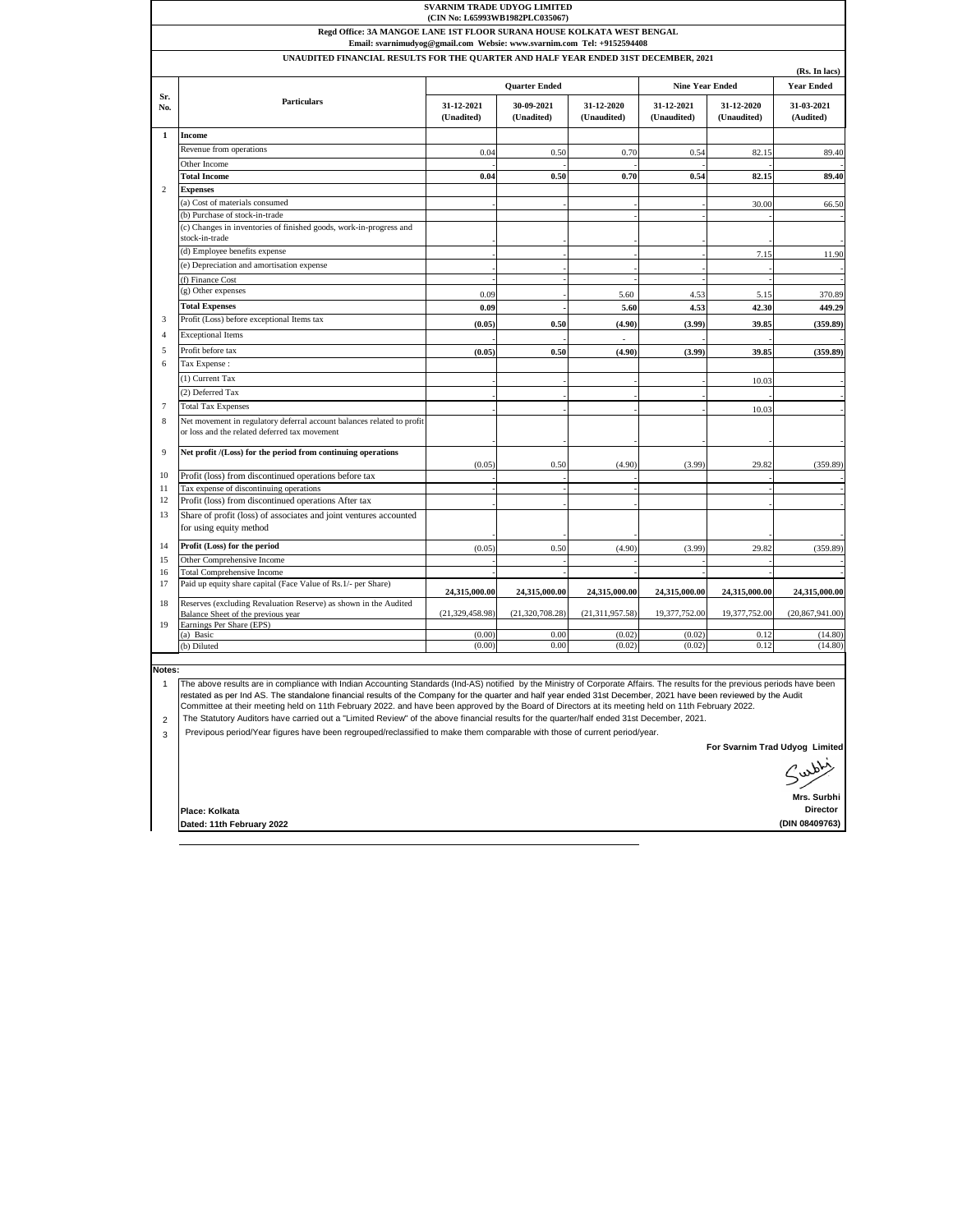

B.Com., F.C.A., ISA

**Independent Auditor's Review Report on unaudited Quarterly Standalone Annual Financial Results of the Svarnim Trade Udhyog Limited Pursuant to the Regulation 33 of the SEBI (Listing Obligations and Disclosure Requirements) Regulations, 2015 (as amended) for quarter ended December 31, 2021.**

**To The Board of Directors** 

### **SvarnimTrade UdhyogLimited.**

### **Opinion**

1. We have reviwed the accompanying standalone annual financial results (the 'Statement') of Svarnim Trade Udhyog Company Limited (the 'Company') for the nine months ended  $31^{st}$  December, 2021 attached herewith, being submitted by the Company pursuant to the requirements of Regulation 33 of the SEBI (Listing Obligations and Disclosure Requirements) Regulations, 2015 (as amended) ('Listing Regulations'), including relevant circulars issued by the SEBI fromtime to time.

2. In our opinion and to the best of our information and according to the explanations given to us, the Statement:

(i) presents financial results in accordance with the requirements of Regulation 33 of the Listing Regulations; and

(ii) gives a true and fair view in conformity with the applicable Indian Accounting Standards ('Ind AS') prescribed under Section 133 of the Companies Act, 2013 (the 'Act'), read with relevant rules issued thereunder, and other accounting principles generally accepted in India, of the standalone net profit after tax and other comprehensive income and other financial information of the Company for the 31<sup>st</sup> December, 2021.

### **Basis for Opinion**

3. We conducted our audit in accordance with the Standards on Auditing ('SAs') specified under section 143(1 O) of the Act. Our responsibilities under those standards are further described in the Auditor's Responsibilities for the Audit of the Statement section of our report. We are independent of the Company in accordance with the Code of Ethics issued by the Institute of Chartered Accountants of India (the 'ICAI') together with the ethical requirements that are relevant to our audit of the financial statements under the provisions of the Act and the rules there under, and we have fulfilled our other ethical responsibilities in accordance with these requirements and the Code of Ethics. We believe that the audit evidence obtained by us, is sufficient and appropriate to provide a basis for our opinion.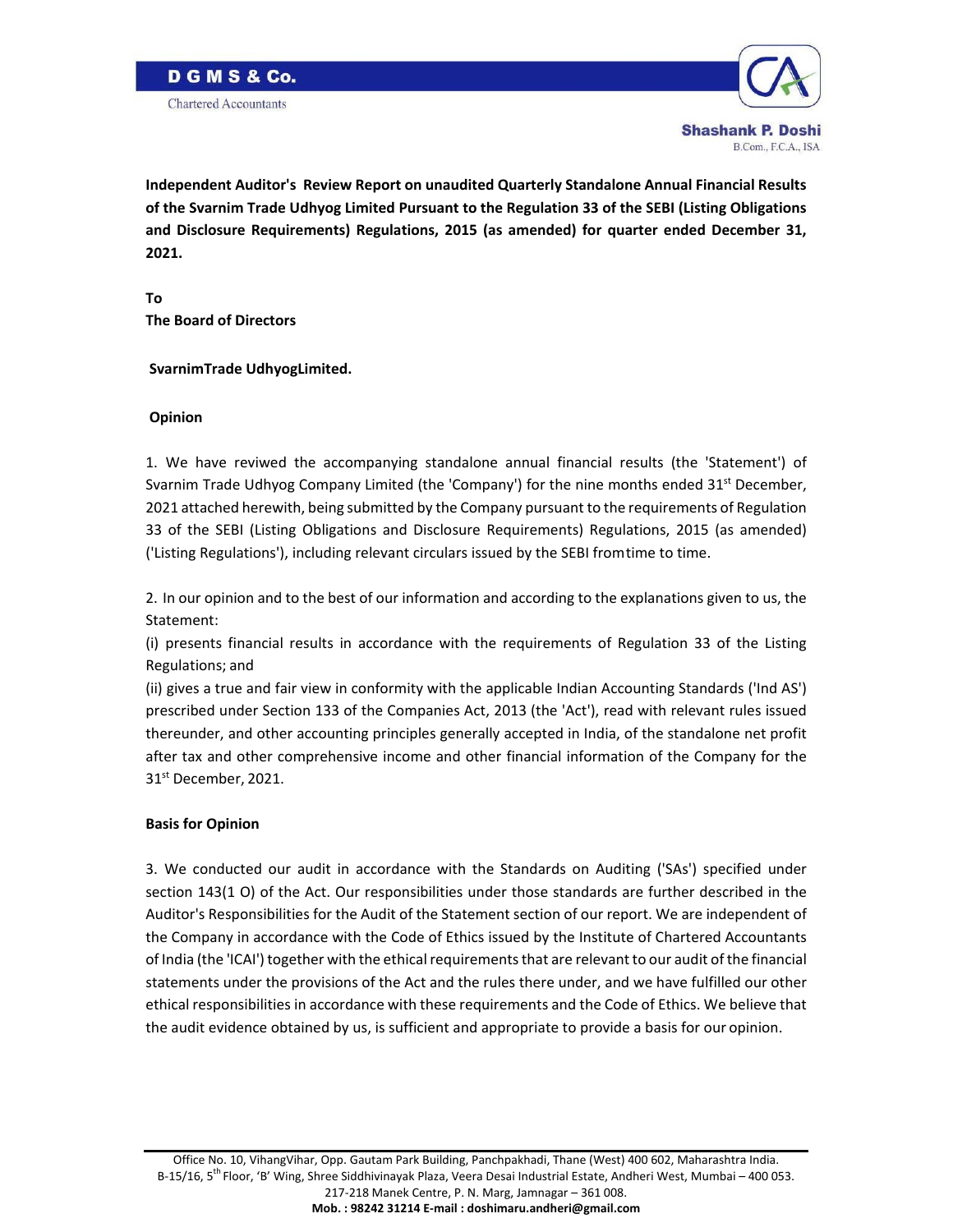



#### **Responsibilities of Management and Those Charged with Governance for the Statement**

4. This Statement has been prepared on the basis of the standalone annual audited financial statements and has been approved by the Company's Board of Directors. The Company's Board of Directors is responsible for the preparation and presentation of the Statement that gives a true and fair view of the net profit/ loss and other comprehensive income and other financial information of the Company in accordance with the accounting principles generally accepted in India, including Ind AS prescribed under Section 133 of the Act, read with relevant rules issued there under and other accounting principles generally accepted in India, and in compliance with Regulation 33 of the Listing Regulations. This responsibility also includes maintenance of adequate accounting records in accordance with the provisions of the Act for safeguarding of the assets of the Company and for preventing and detecting frauds and other irregularities; selection and application of appropriate accounting policies; making judgments and estimates that are reasonable and prudent; and design, implementation and maintenance of adequate internal financial controls that were operating effectively for ensuring the accuracy and completeness of the accounting records, relevant to the preparation and presentation of the Statement that gives a true and fair view and isfree from material misstatement, whether due to fraud or error.

5. In preparing the Statement, the Board of Directors is responsible for assessing the Company's ability to continue as a going concern, disclosing, as applicable, matters related to going concern, and using the going concern basis of accounting unless the Board of Directors either intends to liquidate the Company or to cease operations, or has no realistic alternative but to do so.

6.The Board of Directors is also responsible for overseeing the Company's financial reporting process.

### **Auditor's Responsibilities for the Audit of the Statement**

7. Our objectives are to obtain reasonable assurance about whether the Statement as a whole is free from material misstatement, whether due to fraud or error, and to issue an auditor's report that includes our opinion. Reasonable assurance is a high level of assurance but is not a guarantee that an audit conducted in accordance with Standards on Auditing, specified under section 143(10) of the Act, will always detect a material misstatement when it exists. Misstatements can arise from fraud or error and are considered material if, individually or in the aggregate, they could reasonably be expected to influence the economic decisions of users taken on the basis of this Statement.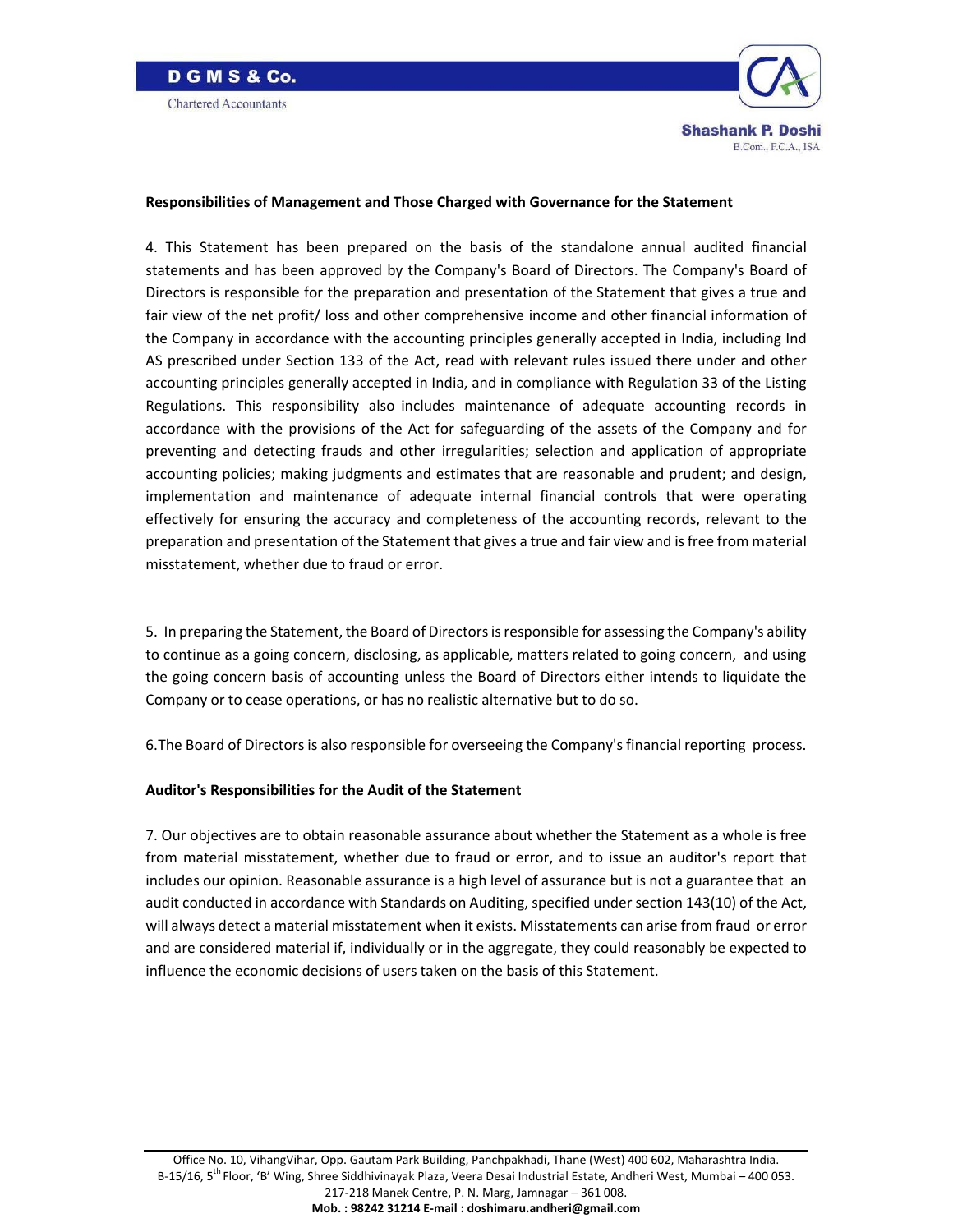



8. As part of an audit in accordance with the Standards on Auditing, we exercise professional judgment and maintain professional skepticism throughout the audit. We also:

• Identify and assess the risks of material misstatement of the Statement, whether due to fraud or error, design and perform audit procedures responsive to those risks, and obtain audit evidence that is sufficient and appropriate to provide a basis for our opinion. The risk of not detecting a material misstatement resulting from fraud is higher than for one resulting from error, as fraud may involve collusion, forgery, intentional omissions, misrepresentations, or the override of internal control.

• Obtain an understanding of internal control relevant to the audit in order to design audit procedures that are appropriate in the circumstances. Under Section 143(3) (i) of the Act, we are also responsible for expressing our opinion on whether the Company has in place adequate internal financial controls with reference to financial statements and the operating effectiveness of such controls.

• Evaluate the appropriateness of accounting policies used and the reasonableness of accounting estimates and related disclosures made by the management.

• Conclude on the appropriateness of the management's use of the going concern basis of accounting and, based on the audit evidence obtained, whether a material uncertainty exists related to events or conditions that may cast significant doubt on the Company's ability to continue as a going concern. If we conclude that a material uncertainty exists, we are required to draw attention in our auditor's report to the related disclosures in the Statement or, if such disclosures are inadequate, to modify our opinion. Our conclusions are based on the audit evidence obtained up to the date of our auditor's report. However, future events or conditions may cause the Company to cease to continue as a going concern.

• Evaluate the overall presentation, structure and content of the Statement, including the disclosures, and whether the Statement represents the underlying transactions and events in a manner that achieves fair presentation.

9. We communicate with those charged with governance regarding, among other matters, the planned scope and timing of the audit and significant audit findings, including any significant deficiencies in internal control that we identify during ouraudit.

Office No. 10, VihangVihar, Opp. Gautam Park Building, Panchpakhadi, Thane (West) 400 602, Maharashtra India. B-15/16, 5<sup>th</sup> Floor, 'B' Wing, Shree Siddhivinayak Plaza, Veera Desai Industrial Estate, Andheri West, Mumbai – 400 053. 217‐218 Manek Centre, P. N. Marg, Jamnagar – 361 008.

**Mob. : 98242 31214 E‐mail : doshimaru.andheri@gmail.com**